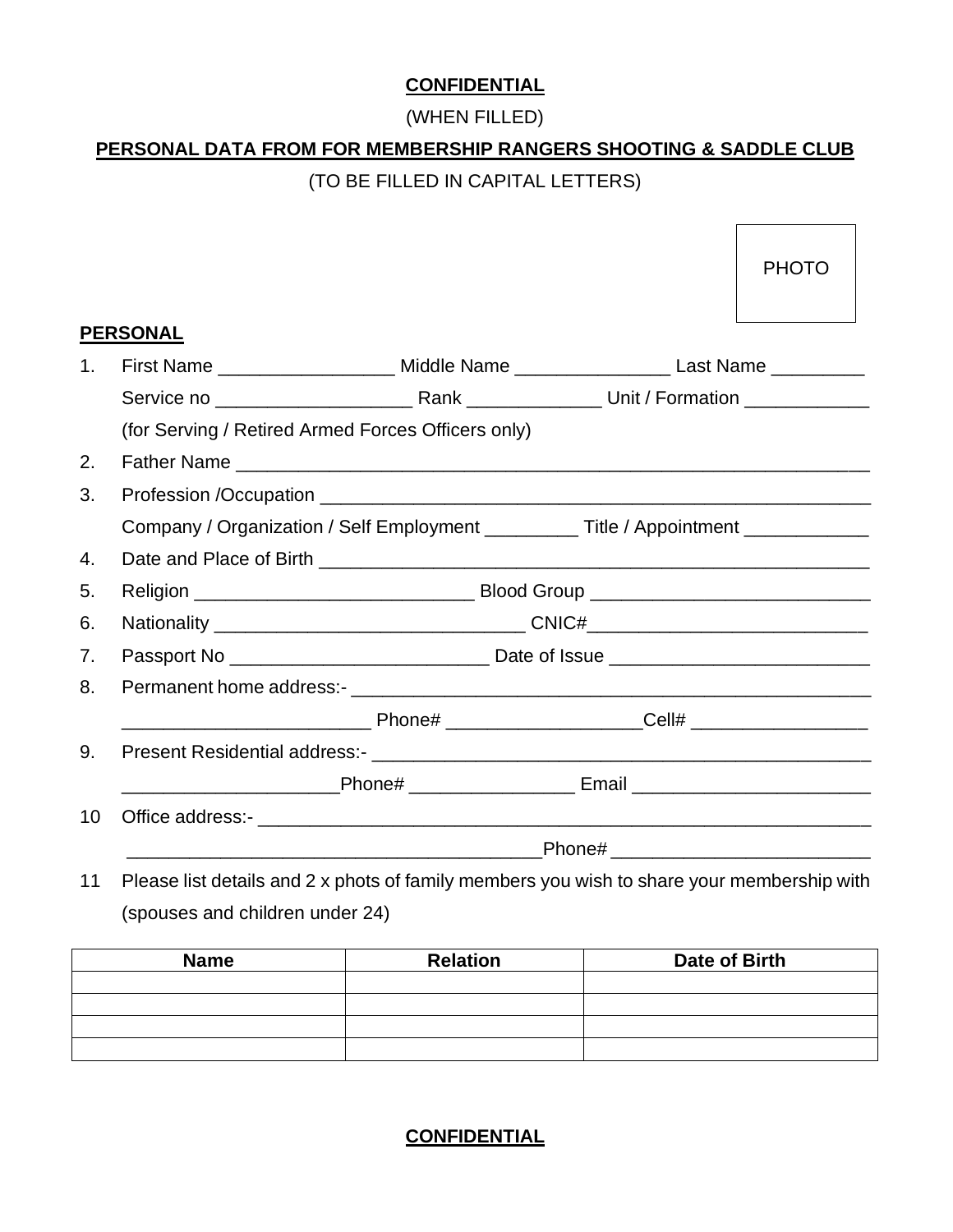#### **CONFIDENTIAL**

12 Near Relatives in Foreign Countries:-

| <b>Name</b> |                                | <b>Relation</b> | <b>Occupation</b>                   | <b>Address</b> |
|-------------|--------------------------------|-----------------|-------------------------------------|----------------|
|             |                                |                 |                                     |                |
|             |                                |                 |                                     |                |
| 13.         |                                |                 |                                     |                |
| 14.         | Relation with Next of kin      |                 |                                     |                |
|             |                                |                 |                                     |                |
|             | Nationality National Community |                 | Religion___________________________ |                |

- 15. Membership category you are applying for \_\_\_\_\_\_\_\_\_\_\_\_\_\_\_\_\_\_\_\_\_\_\_\_\_\_\_\_\_\_\_\_\_\_\_\_\_
- 16. Monthly Income (Approx) \_\_\_\_\_\_\_\_\_\_\_\_\_\_\_\_\_\_\_\_\_\_\_\_\_\_\_\_\_\_\_\_\_\_\_\_\_\_\_\_\_\_\_\_\_\_\_\_\_\_
- 17. Do you own personal weapon? if yes please fill in the following details:-

| <b>Weapon type</b> | <b>Caliber</b> | <b>Make</b> | License no | Date and place of Issue |
|--------------------|----------------|-------------|------------|-------------------------|
|                    |                |             |            |                         |
|                    |                |             |            |                         |
|                    |                |             |            |                         |
|                    |                |             |            |                         |
|                    |                |             |            |                         |
|                    |                |             |            |                         |
|                    |                |             |            |                         |

18. Membership of any other shooting club (If any)

- a. \_\_\_\_\_\_\_\_\_\_\_\_\_\_\_\_\_\_\_\_\_\_\_\_\_\_\_\_ b. \_\_\_\_\_\_\_\_\_\_\_\_\_\_\_\_\_\_\_\_\_\_\_\_\_\_\_\_\_\_\_\_\_
- c. \_\_\_\_\_\_\_\_\_\_\_\_\_\_\_\_\_\_\_\_\_\_\_\_\_\_\_\_ d. \_\_\_\_\_\_\_\_\_\_\_\_\_\_\_\_\_\_\_\_\_\_\_\_\_\_\_\_\_\_\_\_\_

19. Previous shooting experience in ISSF related shooting disciplines:-

a. \_\_\_\_\_\_\_\_\_\_\_\_\_\_\_\_\_\_\_\_\_\_\_\_\_\_\_\_ b. \_\_\_\_\_\_\_\_\_\_\_\_\_\_\_\_\_\_\_\_\_\_\_\_\_\_\_\_\_\_\_\_\_ c. \_\_\_\_\_\_\_\_\_\_\_\_\_\_\_\_\_\_\_\_\_\_\_\_\_\_\_\_ d. \_\_\_\_\_\_\_\_\_\_\_\_\_\_\_\_\_\_\_\_\_\_\_\_\_\_\_\_\_\_\_\_\_

**CONFIDENTIAL**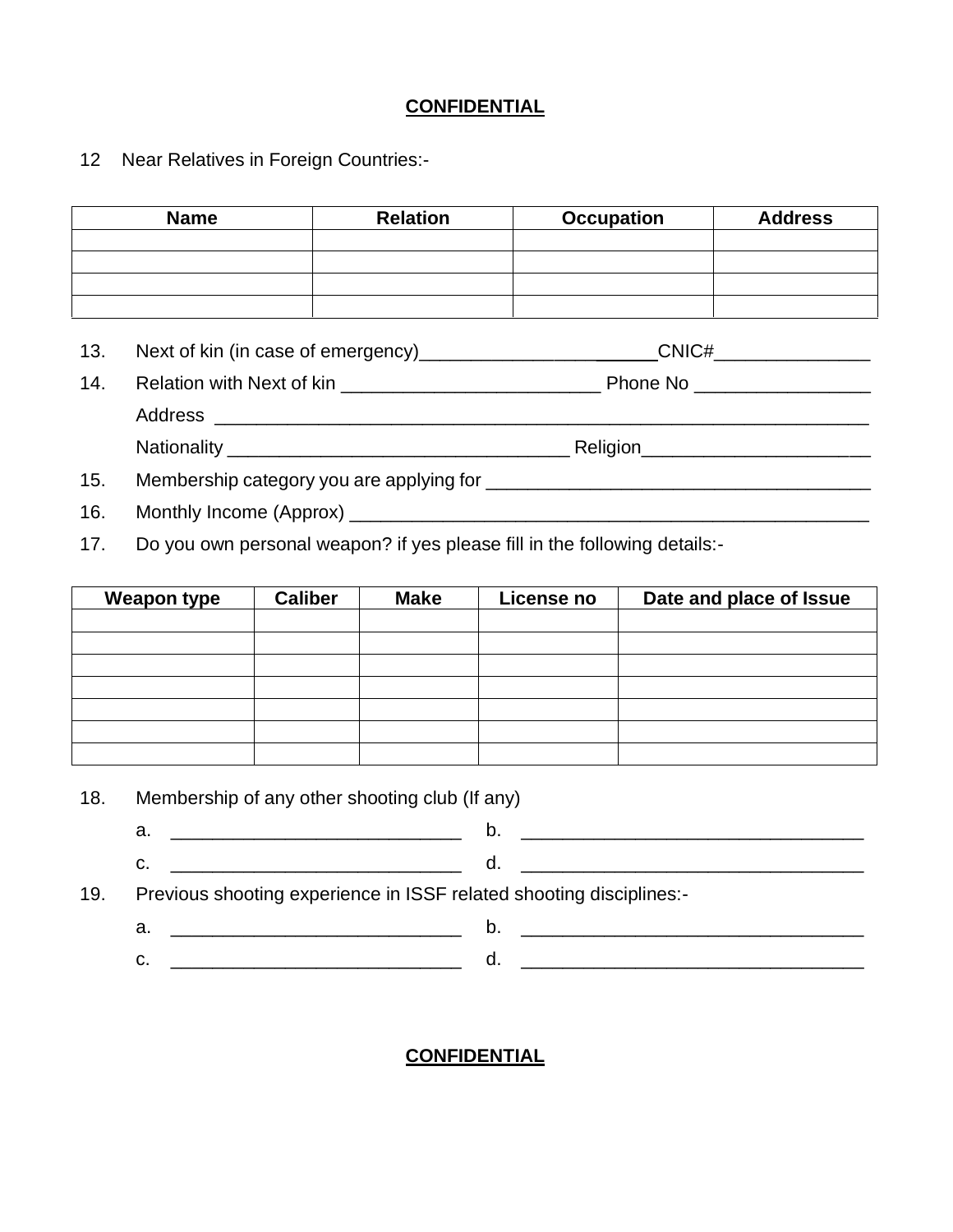## **RULES & REGULATIONS**

- A card will be issued to each member bearing his / her photograph. This card cannot be lent, borrowed or transferred to any other person. Loss of membership card should be notified to the club management immediately.
- Members are requested to register on arrival at the Club Reception by showing their membership card.
- The club management will not be liable for any lost articles or valuables, while using the facilities.
- The club will not refund any fees or portions of fees if a member wishes to terminate his / her membership or is unable to fully utilize the facilities.
- Members or their guests are not allowed to bring any tape recorder, camera or video camera inside the Club premises.
- Any equipment which is not familiar will be explained by the staff on duty.
- Any member not abiding the rules and regulars will have their membership cancelled.
- The club reserves the right to add, amend or delete any of the aforementioned rules without prior notice.
- Abusive language or uncivilized behavior is not allowed.
- Any damage caused by the member is to be paid at the replacement cost which will be decided by the club management.
- The management shall have the right to adjust fees and charges for the services and facility at their discretion.
- Members bringing their respective guests are required to register on arrival at the reception and pay the appropriate guest fee, prior to using the facility. The management reserves the right to cancel the membership of any member who knowingly introduces a guest into the facility without paying the appropriate fee.
- A member must accompany all guests on entering the facility. The member will be responsible for the conduct and safety of their guests.
- Personal and domestic servants / maids are not allowed to enter the facility.
- The managing committee reserves the right to accept / reject any application for membership without assigning any reason.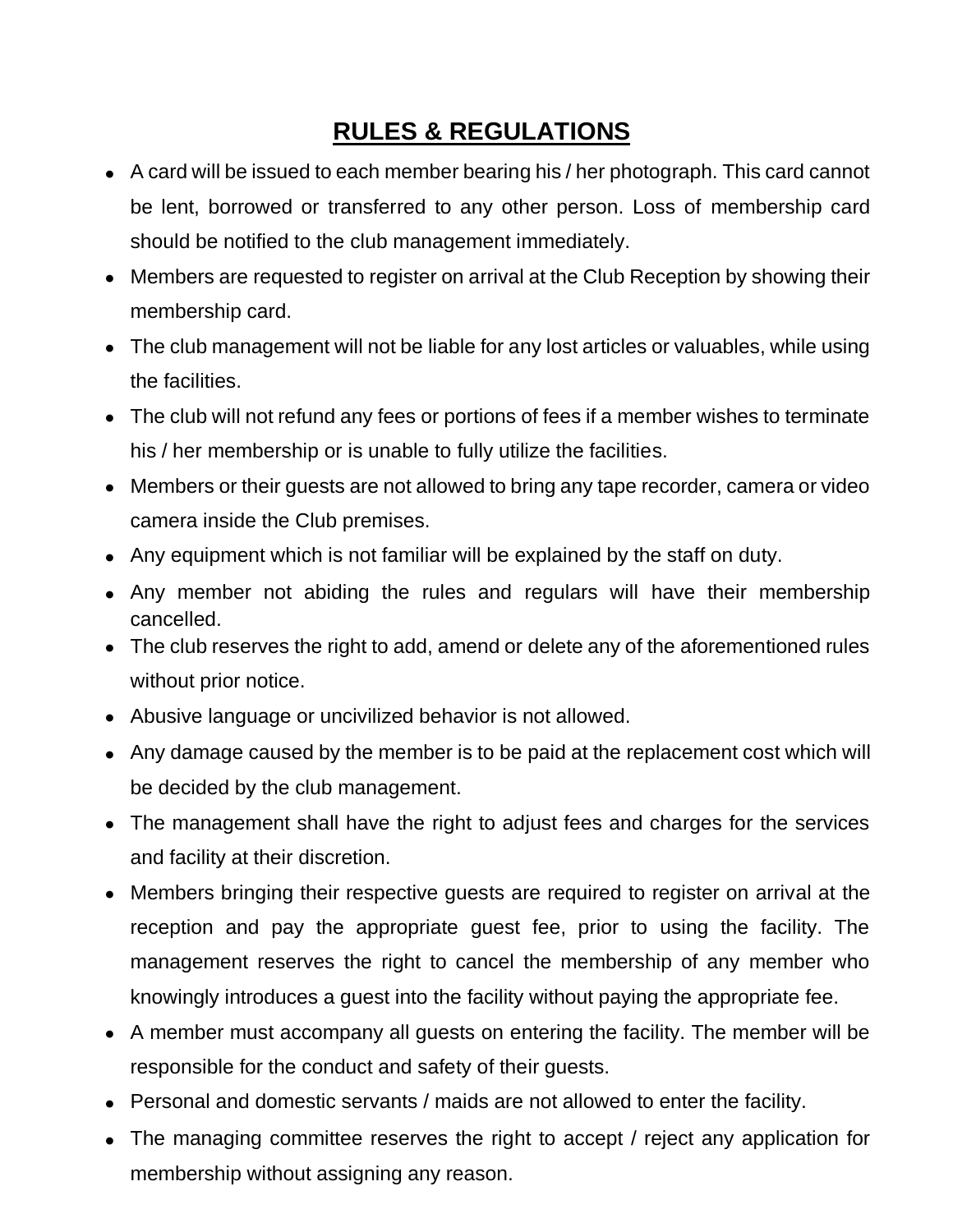- All members are bound to adhere to dress code. Smart casual dress is allowed.
- Members have to confirm availability of Range before visiting the Club to avoid any inconvenience.
- No body is allow to carry any type of weapon inside Club premises. All weapons will be deposited on reception and only Club reps are authorize to carry weapons from one Range to the other.
- Member desirous of firing / hiring Club Armory Shop weapons / ammunition will nominate weapons inside Armory Shop and will be transported to concern Range by Club rep.
- All members are bound to strictly adhere to Range safety procedures as uses of live fire arms are involved.

#### **MEMBERSHIP**

- Member can temporarily deactivate their membership via simple application for a particular period of time and can reactivate as well. Rs.10,000/- will be charged for reactivation.
- Member can share their membership with 2 x family members. This facility is applicable to wife (any age) & daughters / sons (upto 24 years of age). Other than above two will be charged as guests.
- Membership sharing facility is applicable on only individual memberships. Rest all categories are on self-membership basis and any accompanied visitor for firing will be charged as guest.
- Member is bound to declare credentials of his probable guests in advance on membership form.

| Signature      | ٠<br>٠ |  |
|----------------|--------|--|
| Name           | ۰<br>٠ |  |
| <b>CNIC No</b> | ٠<br>٠ |  |